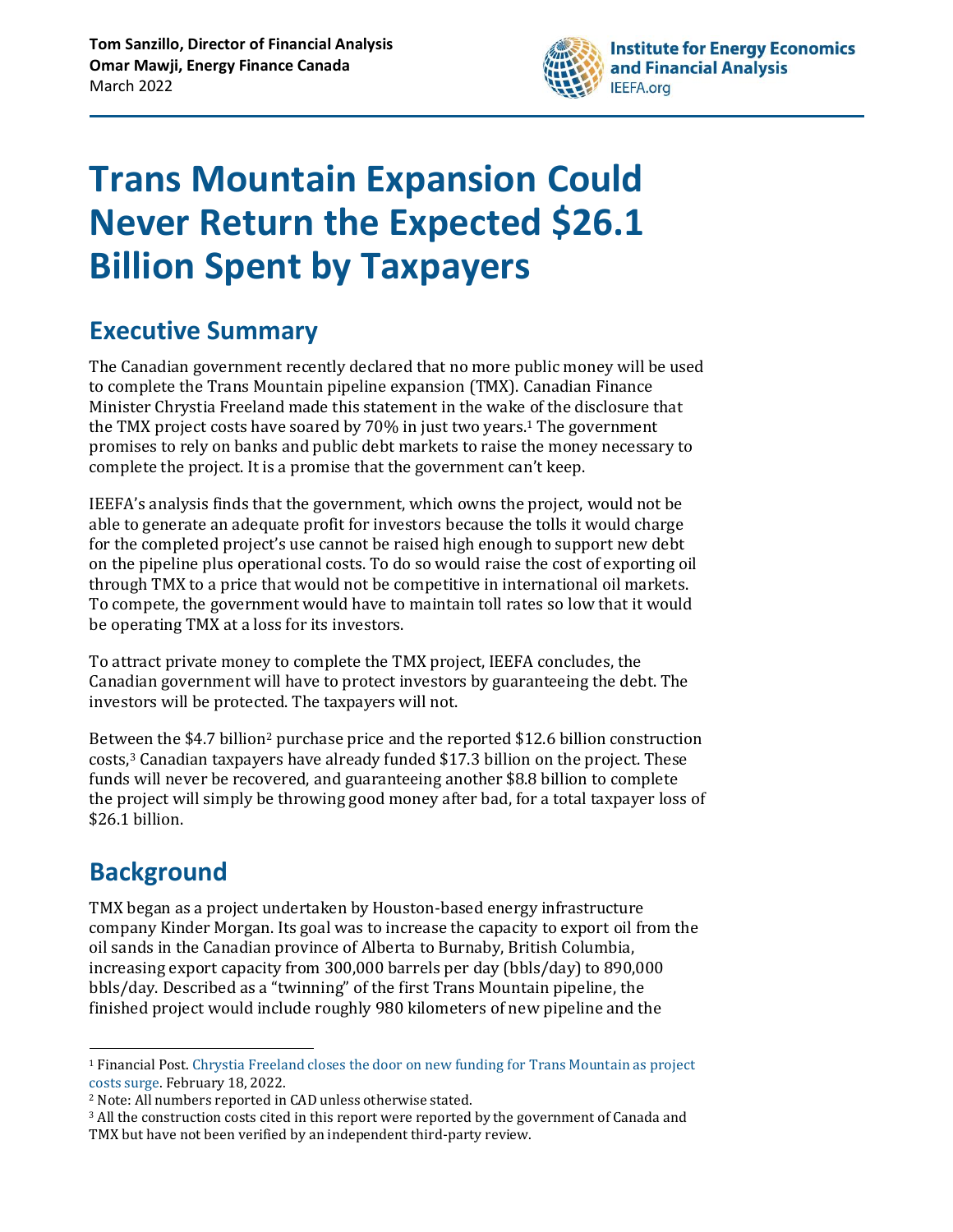reactivation of about 1,150 kilometers of existing pipeline.<sup>4</sup> When the project was at risk of abandonment, the Canadian government took the extraordinary step of purchasing it.<sup>5</sup> At the time of this decision, IEEFA expressed concerns about the fiscal implications of Canada's expenditures on the project, and the potential impact on Canadian taxpayers.<sup>6</sup>

The news of the TMX cost increase of 70 percent from 2020 to 2022 and a delay of operation into 2023 came in a press release on a Friday afternoon before a long weekend,<sup>7</sup> ostensibly to bury the bad news. The cost increase amounts to \$8.8 billion. Putting the number into perspective: Before the Canadian government purchased TMX for \$4.7 billion, it estimated TMX would cost \$7.4 billion to finish (Figure 1).





*Note: Cost of project in CAD based on reports by previous owner, Kinder Morgan, and current owner, Government of Canada.* 

<sup>4</sup> Trans Mountain. [Expansion Project](https://www.transmountain.com/project-overview) Overview. Accessed March 3, 2022.

<sup>5</sup> For a detailed discussion of the purchase, see IEEFA[. Trans Mountain Pipeline Financials: Built](https://ieefa.org/wp-content/uploads/2019/04/Trans-Mountain-Pipeline-Financials_April-2019.pdf)  [on Quicksand and Clear as Mud.](https://ieefa.org/wp-content/uploads/2019/04/Trans-Mountain-Pipeline-Financials_April-2019.pdf) April 2019. Also see: IEEFA[. Trans Mountain Pipeline Financials](https://ieefa.org/wp-content/uploads/2019/11/Trans-Mountain-Pipeline-Financials-Suggest-Taxpayer-Dollars-at-Risk_November-2019.pdf)  [Suggest Taxpayer Dollars at Risk.](https://ieefa.org/wp-content/uploads/2019/11/Trans-Mountain-Pipeline-Financials-Suggest-Taxpayer-Dollars-at-Risk_November-2019.pdf) November 2019.

<sup>6</sup> IEEFA. [Canada's Folly: Government purchase of Trans Mountain Pipeline risks an increase in](https://ieefa.org/wp-content/uploads/2018/06/Canadas-Folly_June-2018.pdf)  [national budget deficit by 36%, ensures a 637% gain by Kinder Morgan.](https://ieefa.org/wp-content/uploads/2018/06/Canadas-Folly_June-2018.pdf) June 2018.

<sup>7</sup> BNN. [Trans Mountain expansion price tag hits \\$21.4B, Feds cut off funding.](https://www.bnnbloomberg.ca/trans-mountain-expansion-price-tag-hits-21-4b-feds-cut-off-funding-1.1725621) February 2022.

<sup>8</sup> National Observer. [Cost of Kinder Morgan's Trans Mountain expansion quietly rises to \\$6.8](https://docs2.cer-rec.gc.ca/ll-eng/llisapi.dll/fetch/2000/90464/90552/548311/956726/2392873/2449925/2450531/2872233/C69-59-7_-_6._Cost_of_Kinder_Morgan_s_Trans_Mountain_expansion_quietly_rises_to_%246.8_billion__National_Observer_-_A4W1I4.pdf?nodeid=2872235&vernum=-2)  [billion.](https://docs2.cer-rec.gc.ca/ll-eng/llisapi.dll/fetch/2000/90464/90552/548311/956726/2392873/2449925/2450531/2872233/C69-59-7_-_6._Cost_of_Kinder_Morgan_s_Trans_Mountain_expansion_quietly_rises_to_%246.8_billion__National_Observer_-_A4W1I4.pdf?nodeid=2872235&vernum=-2) November 17, 2015.

<sup>9</sup> Trans Mountain. [Trans Mountain Corporation Updates Expansion Project Cost and Schedule.](https://www.transmountain.com/news/2022/trans-mountain-corporation-updates-expansion-project-cost-and-schedule)  February 18, 2022.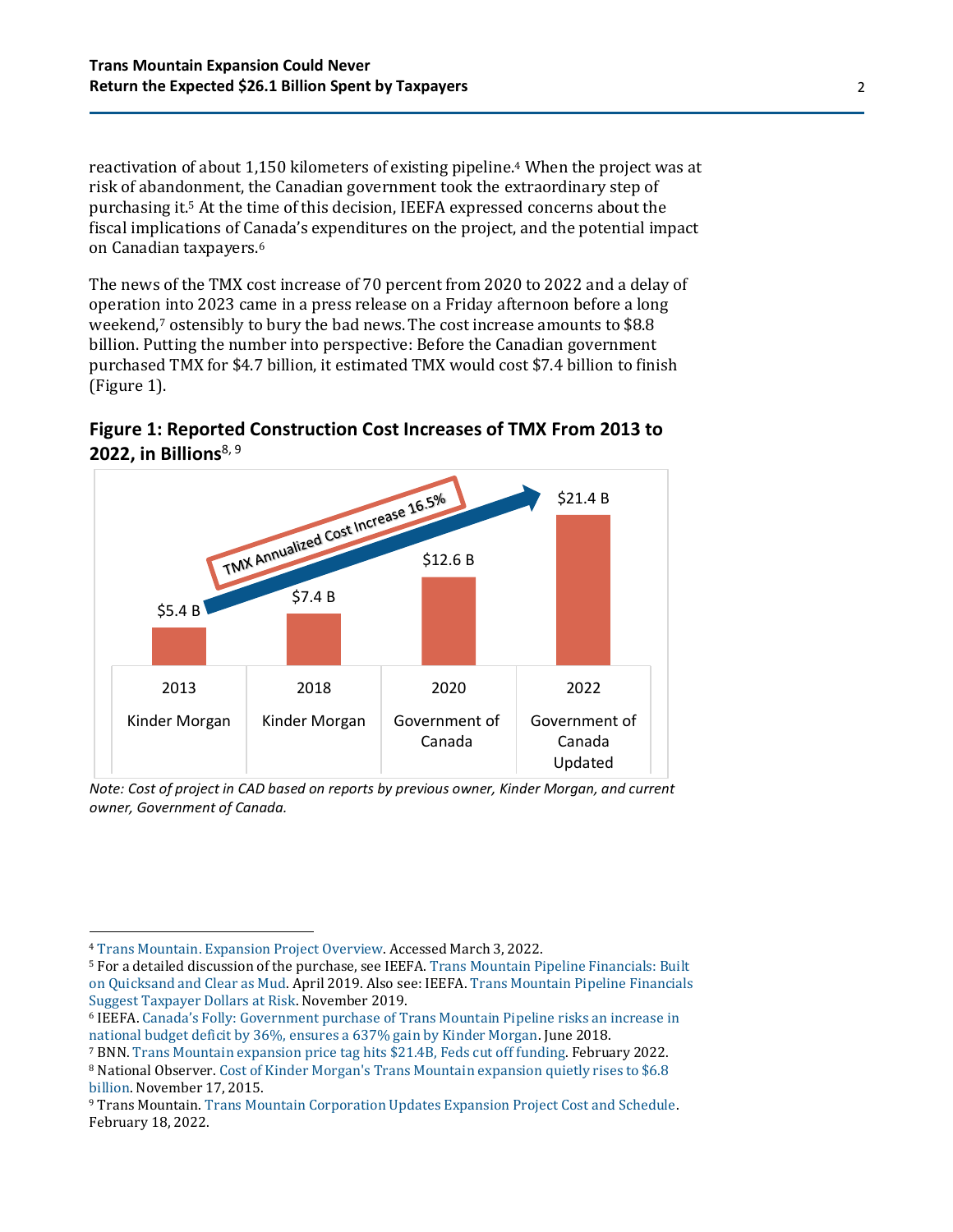## **The TMX Problem: Profitability Needs Conflict With Market Competitiveness Needs**

IEEFA examined financial reports from TMX, the Canadian Development Investment Corporation (CDEV), Kinder Morgan presentations (2018), CDEV transcripts, TMX transcripts, Canada Energy Regulator (CER) pipeline regulatory data, and CER regulatory filings. IEEFA's analysis finds that the TMX pipeline is not profitable as a standalone project.

To make the project profitable, TMX would have to increase the currently projected tolling rate for using the pipeline's transport services by 100%. A 100% increase in shipping costs, coupled with Canada's already high production costs, would result in a price that would prevent Canadian oil from breaking into Asian markets, as explained further below.

The recent statement by Canada's Finance Minister that no further public finds will be used is highly misleading. To raise the \$8.8 billion now estimated to complete the project, further government financial involvement will be necessary. Although the government has released no details of how such involvement would work, IEEFA's analysis in this report, and its three previous reports on TMX, <sup>10</sup> make clear that the government would have to guarantee any private financing to meet the \$8.8 billion gap.

Pursuant to a public guarantee, the Canadian government would write off most, if not all, of the \$17.3 billion already spent on TMX and put another \$8.8 billion of Canadian tax dollars at risk. IEEFA's analysis concludes that the total estimated investment made to build TMX may not be fully paid back by the time the asset becomes stranded and unusable (Figure 4).

#### **Putting TMX in Context**

The purchase price and construction costs, including the estimate to finish the job, now amounts to a staggering \$26.1 billion of taxpayer dollars.<sup>11</sup> For a government focused on transitioning to a diversified energy economy, the \$26.1 billion could have been spent instead on renewable energy development. It could have fully funded every major wind and solar project in Canada from 2019-2021 five times over, adding 15 gigawatts (GW) to Canada's power supply—equivalent to the total amount of energy added from wind and solar in Canada over the last decade. 12

Even though the Canadian government has taken what appears to be a hard-line stance on funding the latest \$8.8 billion cost overrun through bank debt or public

<sup>10</sup> IEEFA. [Trans Mountain Pipeline Financials Suggest Taxpayer Dollars at Risk,](https://ieefa.org/wp-content/uploads/2019/11/Trans-Mountain-Pipeline-Financials-Suggest-Taxpayer-Dollars-at-Risk_November-2019.pdf) *op. cit.* Also see IEEFA[. Trans Mountain Pipeline Financials: Built on Quicksand and Clear as](https://ieefa.org/wp-content/uploads/2019/04/Trans-Mountain-Pipeline-Financials_April-2019.pdf) Mud, *op. cit.* Also see IEEFA. [Canada's Folly](https://ieefa.org/wp-content/uploads/2018/06/Canadas-Folly_June-2018.pdf), *op. cit.*

<sup>11</sup> Trans Mountain. [Consolidated Financial Statements Q3 2021.](https://docs.transmountain.com/TMC-FS-9-30-21-FINAL.pdf?mtime=20211129225915#asset:32479) September 2021.

<sup>12</sup> University of Alberta Future Energy Systems[. Canadian Renewable Energy Project Map.](https://www.futureenergysystems.ca/resources/renewable-energy-projects-canada) December 2021.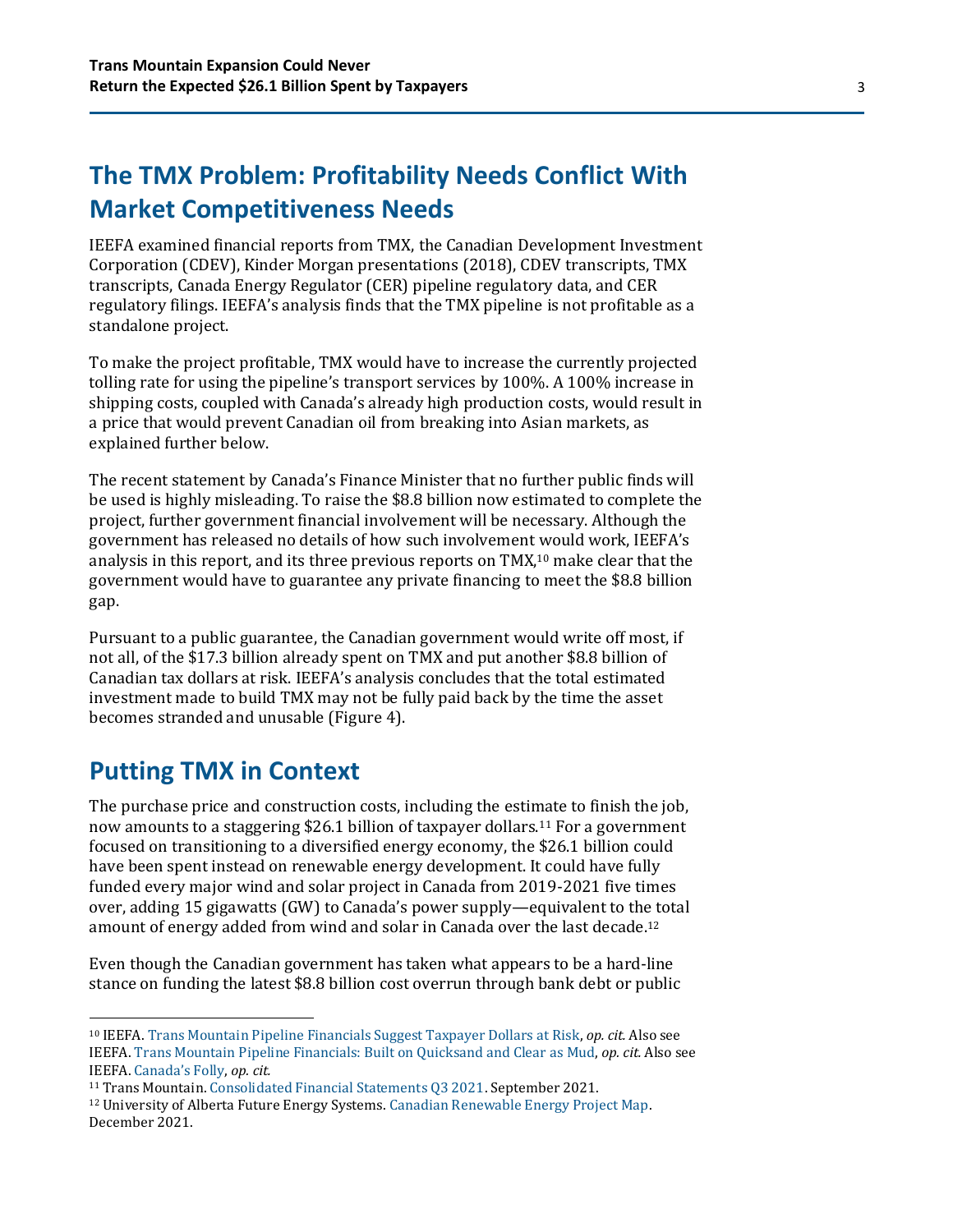debt markets, the taxpayer should not be fooled.<sup>13</sup> Trans Mountain pays a low interest rate of 4.7 percent on its \$9.1 billion construction loan and its \$4.7 billion acquisition loan, which are provided to the Canadian government through CDEV. 14 For TMX to receive the same interest rate on new debt to fund cost overruns, the government of Canada would need to guarantee the debt.

Such a guarantee would serve a purpose similar to the purpose served by the Alberta government's guarantees for TC Energy and the Keystone XL Pipeline expansion project (KXL). The Alberta government guaranteed loans to TC Energy for construction of the KXL even though the project's future was uncertain. The U.S. government had first denied a permit for the project. Then, a subsequent administration granted it, but the topic became a hotly contested issue in the next U.S. presidential election. Alberta's guarantee was made during that period of uncertainty. The new president, Joe Biden, subsequently made good on his pledge to revoke the international permit. <sup>15</sup> When the KXL developer wrote down \$2.1 billion at the end of 2021 related to the pipeline, Alberta had to pay the company's \$1 billion loan balance pursuant to its guarantee. <sup>16</sup> If Canada wants to make lending to the TMX project attractive to creditors, the country will have to follow suit and provide guarantees for the additional debt needed to finish the project.

#### **TMX Economics: Investor Beware, There Are No Profits Here**

A 2020 project analysis by the Parliamentary Budget Office estimated that TMX would lose money if costs increased by 10% from that point forward, and the project suffered a one-year delay.<sup>17</sup> The latest estimates result in a cost increase of 70% and a year delay, making it even less likely that the project will ever turn a profit.

TMX was viewed as a boon to the oil and gas industry, to help address the desire for large infrastructure expansion to get Canadian oil to markets in the U.S. and across the Pacific. Oil and gas companies saw the project as a means of diversifying markets. For diversification efforts to succeed, however, the transportation costs of moving crude oil must be competitive. The tolls necessary to generate an adequate profit for investors in the \$26.1 billion TMX pipeline would not be cost competitive. In fact, to generate profit from the project, TMX costs would have to be 42% higher than rail costs from Canada to the U.S. Gulf Coast (Figure 2). Also, the total cost to

<sup>13</sup> Financial Post. [Chrystia Freeland closes the door on new funding for Trans Mountain as project](https://financialpost.com/commodities/energy/oil-gas/chrystia-freeland-closes-the-door-on-new-funding-for-trans-mountain-as-project-costs-surge)  [costs surge.](https://financialpost.com/commodities/energy/oil-gas/chrystia-freeland-closes-the-door-on-new-funding-for-trans-mountain-as-project-costs-surge) February 18, 2022.

<sup>14</sup> Trans Mountain, *[op. cit.](https://docs.transmountain.com/TMC-FS-9-30-21-FINAL.pdf?mtime=20211129225915#asset:32479)*

<sup>15</sup> See Executive Office of the President. [Presidential Permit of March 29, 2019: Authorizing](https://www.federalregister.gov/documents/2019/04/03/2019-06654/authorizing-transcanada-keystone-pipeline-lp-to-construct-connect-operate-and-maintain-pipeline)  [TransCanada Keystone Pipeline, L.P., to Construct, Connect, Operate, and Maintain Pipeline](https://www.federalregister.gov/documents/2019/04/03/2019-06654/authorizing-transcanada-keystone-pipeline-lp-to-construct-connect-operate-and-maintain-pipeline)  [Facilities, 84 Fed. Reg. 13101.](https://www.federalregister.gov/documents/2019/04/03/2019-06654/authorizing-transcanada-keystone-pipeline-lp-to-construct-connect-operate-and-maintain-pipeline) April 4, 2019. Also see [President Joseph R. Biden, Jr., Protecting](https://www.whitehouse.gov/briefing-room/presidential-actions/2021/01/20/executive-order-protecting-public-health-and-environment-and-restoring-science-to-tackle-climate-crisis/)  [Public Health and the Environment and Restoring Science to Tackle the Climate Crisis, Exec.](https://www.whitehouse.gov/briefing-room/presidential-actions/2021/01/20/executive-order-protecting-public-health-and-environment-and-restoring-science-to-tackle-climate-crisis/)  [Order 13990, 86 Fed. Reg. 7,037, 7,041, Section 6.](https://www.whitehouse.gov/briefing-room/presidential-actions/2021/01/20/executive-order-protecting-public-health-and-environment-and-restoring-science-to-tackle-climate-crisis/) January 25, 2021.

<sup>16</sup> TC Energy. [Annual Report 2021.](https://www.tcenergy.com/siteassets/pdfs/investors/reports-and-filings/annual-and-quarterly-reports/2021/tc-2021-annual-report.pdf) February 2022, p. 60.

<sup>17</sup> Office of the Parliamentary Budget Officer[. Trans Mountain Pipeline](https://pbo-dpb.s3.ca-central-1.amazonaws.com/artefacts/92190f47fd14ad10e711d7e90963c3fbe28d48cfb2dc0195d8387d29694d37e0) – Financial and Economic [Considerations](https://pbo-dpb.s3.ca-central-1.amazonaws.com/artefacts/92190f47fd14ad10e711d7e90963c3fbe28d48cfb2dc0195d8387d29694d37e0) – Update. December 2020, p. 16.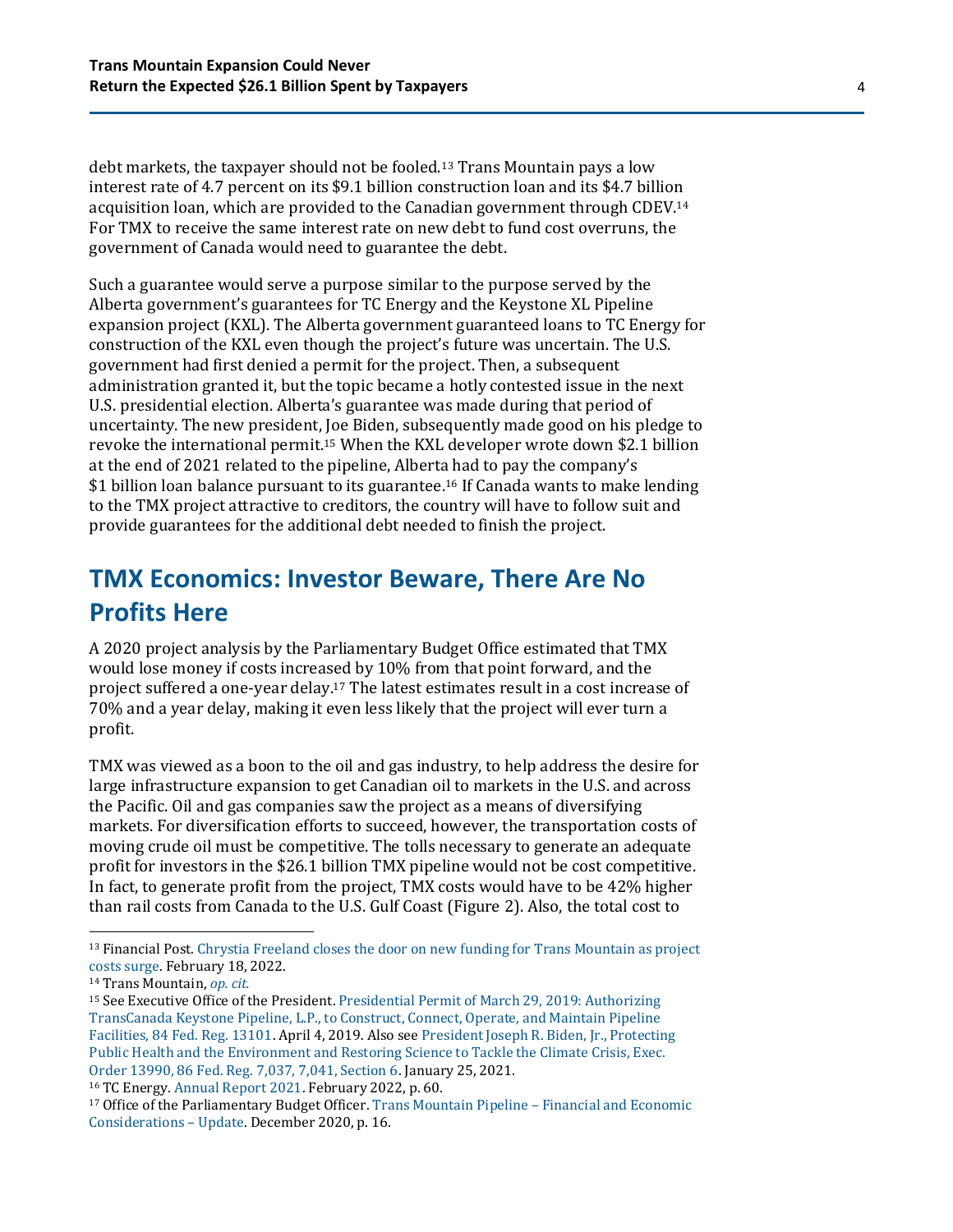transport crude oil from Canada to Asia would be 57% higher than pipeline costs to transport oil from Canada to the U.S. Gulf Coast (Figure 2). For this reason, oil and gas producers are encouraging the government to maintain low toll rates, even though it would mean operating TMX at a loss for investors.



Figure 2: TMX Tolling Costs vs. Competitors to the US Gulf Coast<sup>18, 19, 20</sup>

*Note: Assumes Aframax shipping costs of \$5 per barrel to markets in Asia.*

The chief executives of Cenovus and Suncor, two of the largest oil sands producers in Canada, both continue to support the TMX project, downplaying the cost increases. <sup>21</sup> The impact of those increases will be felt, however. The only question is by whom. In 2021, TC Energy threatened to halt construction of its Coastal Gaslink natural gas pipeline to Shell's LNG Canada facility in Kitimat, British Columbia due to rising costs, triggering negotiations with Shell and LNG Canada regarding higher tolling to share the cost increases.<sup>22</sup> A plausible remedy for TMX cost increases would be an increase in tolling rates for producers through renegotiations. As noted above, Trans Mountain would need to increase tolls by over 100 percent from estimated toll rates to generate a profit (Figure 3).

But TMX tolls are unlikely to be increased not only because they would be noncompetitive, but also because a 2018 agreement limits such sharing of increased costs. Producers ensured, when entering into commitment agreements to pay TMX tolls, that they would only bear the risk of covering 25% of future cost increases.<sup>23</sup> With costs rising \$14 billion from TMX's original budget in 2018, producers may

<sup>18</sup> Altex Energy. [Economics of Rail vs. Pipeline.](https://www.altex-energy.com/economics-of-rail-versus-pipeline/#1501825867276-5ecfdbe6-bed4) 2017.

<sup>19</sup> Congressional Research Service[. Shipping US Crude Oil by Water: Vessel Flag Requirements and](https://sgp.fas.org/crs/misc/R43653.pdf)  [Safety Issues.](https://sgp.fas.org/crs/misc/R43653.pdf) July 2014. Figure 3.

<sup>20</sup> Argus. [Canadian Producers Eye Asia Pacific Market.](https://www.argusmedia.com/en/news/2242328-canadian-producers-eye-asiapacific-market) August 2021.

<sup>21</sup> Business News Network[. Trans Mountain expansion price tag hits \\$21.4B, Feds cut off funding.](https://www.bnnbloomberg.ca/trans-mountain-expansion-price-tag-hits-21-4b-feds-cut-off-funding-1.1725621)  February 2022.

<sup>22</sup> Financial Post. [LNG Canada, TC Energy disagree on cost overruns for \\$6.6-billion Coastal](https://financialpost.com/commodities/energy/lng-canada-tc-energy-disagree-on-cost-overruns-for-6-6-billion-coastal-gaslink-pipeline)  [GasLink pipeline.](https://financialpost.com/commodities/energy/lng-canada-tc-energy-disagree-on-cost-overruns-for-6-6-billion-coastal-gaslink-pipeline) March 2021.

<sup>23</sup> CDEV. [CDEV AGM Responses to Questions.](https://wcel.org/sites/default/files/medialib/211116_questions_for_cdev_agm_submitted_final_nov_16_003.pdf) November 2021. Page 3.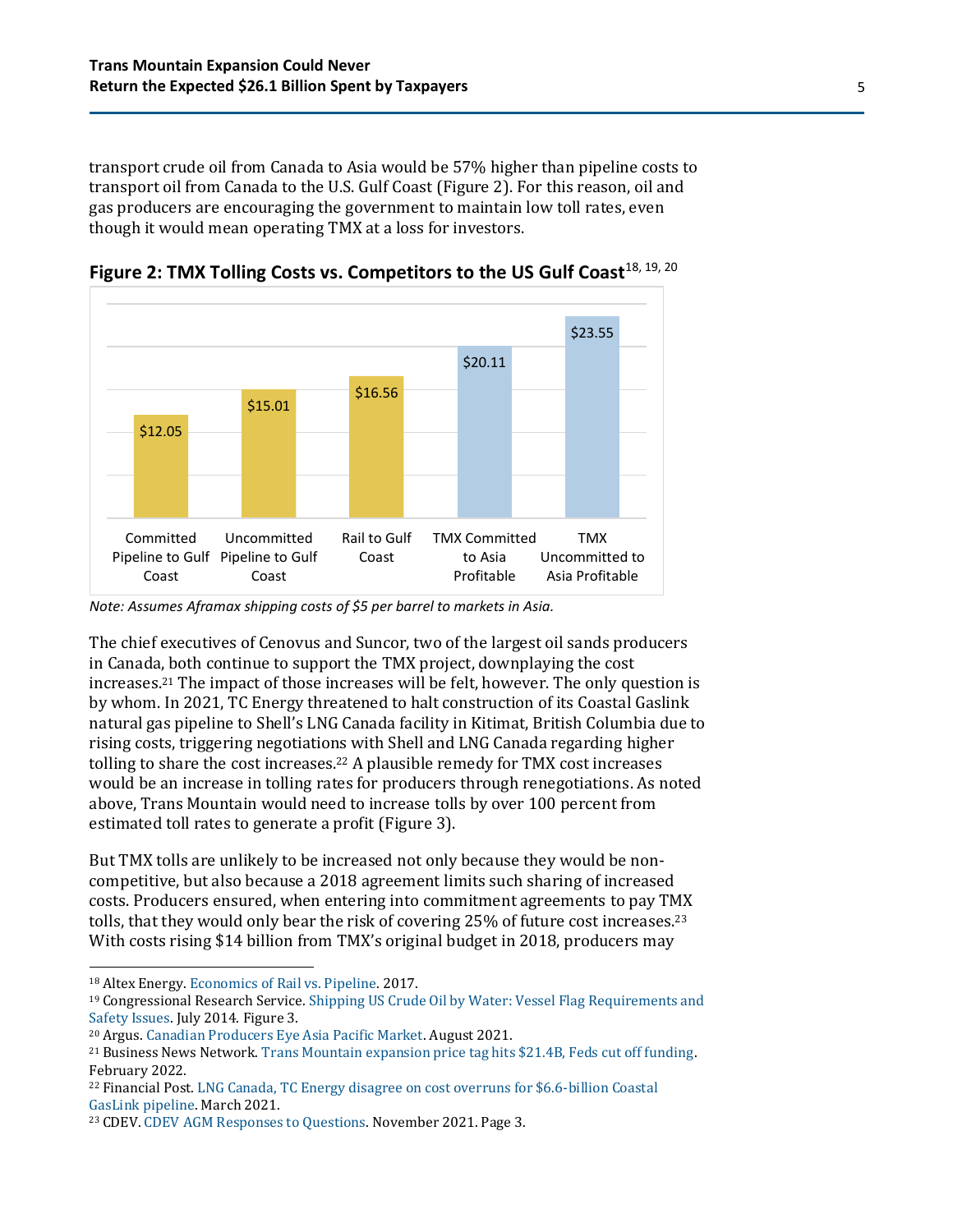bear only \$3.5 billion of cost increases so far; however, if the tolls resulting from the commitment agreements exceed market tolls (spot tolls), producers have the right to terminate their agreements with TMX.<sup>24</sup>



**Figure 3: Tolling Required by TMX to Become Profitable**25, 26, 27,28

*Note: Tolling rates for TMX include the project's original assumption of \$5.17 per barrel on average with a seven-cent increase in tolls per \$100 million in cost overrun from the 2018 \$7.4 billion budget, limited by a 25 percent cap on the cost overrun sharing that is passed through tolls.*

An analysis of current tolling levels shows why the investment in Trans Mountain is not profitable. IEEFA assumes tolls of \$7.76 per barrel for heavy oil and \$7.07 per barrel for light oil, with a 2.5 percent annual inflation rate (Figure 4). This would give the TMX project a 2.1 percent rate of return with a 7.1 percent cost of capital, assuming interest rate costs remain at 4.7 percent and the additional cost overrun is funded through debt. Under this scenario, the project's return is less than the cost of capital, making it doomed to generate a loss for investors.

Changes in the energy market are likely to make matters worse. The International Energy Agency warns that new investment in oil and gas is unwarranted if the world is to limit the increase in global temperatures to  $1.5^{\circ}C^{29}$  The investment in TMX will require a payback period that could span a period even longer than the actual life of the pipeline if the energy landscape continues to change. The trend of energy changes is only likely to increase the already unacceptable uncertainty in

<sup>&</sup>lt;sup>24</sup> FSA. [Trans Mountain Pipeline Expansion Project Facility Support Agreement.](https://docs2.cer-rec.gc.ca/ll-eng/llisapi.dll/fetch/2000/90465/92835/552980/954292/828580/865601/901928/B15-22_-_Appendix_7_Final_form_of_the_FSA_-_A3E7D3_.pdf?nodeid=902023&vernum=-2) 2012, p 10.

<sup>25</sup> Canada Energy Regulator. [Pipeline Profiles.](https://www.cer-rec.gc.ca/en/data-analysis/facilities-we-regulate/pipeline-profiles/index.html) December 2021.

<sup>26</sup> Kinder Morgan Canada Limited. [KML Investor Presentation.](file:///C:/Users/omarm/Downloads/KML%20Investor%20Day+2.22.18+NDR+(DM)+vF.pdf) March 2018.

<sup>27</sup> CDEV. [CDEV AGM Responses to Questions.](https://wcel.org/sites/default/files/medialib/211116_questions_for_cdev_agm_submitted_final_nov_16_003.pdf) November 2021, p. 3.

<sup>28</sup> FSA. [Trans Mountain Pipeline Expansion Project Facility Support Agreement.](https://docs2.cer-rec.gc.ca/ll-eng/llisapi.dll/fetch/2000/90465/92835/552980/954292/828580/865601/901928/B15-22_-_Appendix_7_Final_form_of_the_FSA_-_A3E7D3_.pdf?nodeid=902023&vernum=-2) 2012, p. 10.

<sup>29</sup> IEA. [Net Zero by 2050.](https://www.iea.org/reports/net-zero-by-2050) May 2021.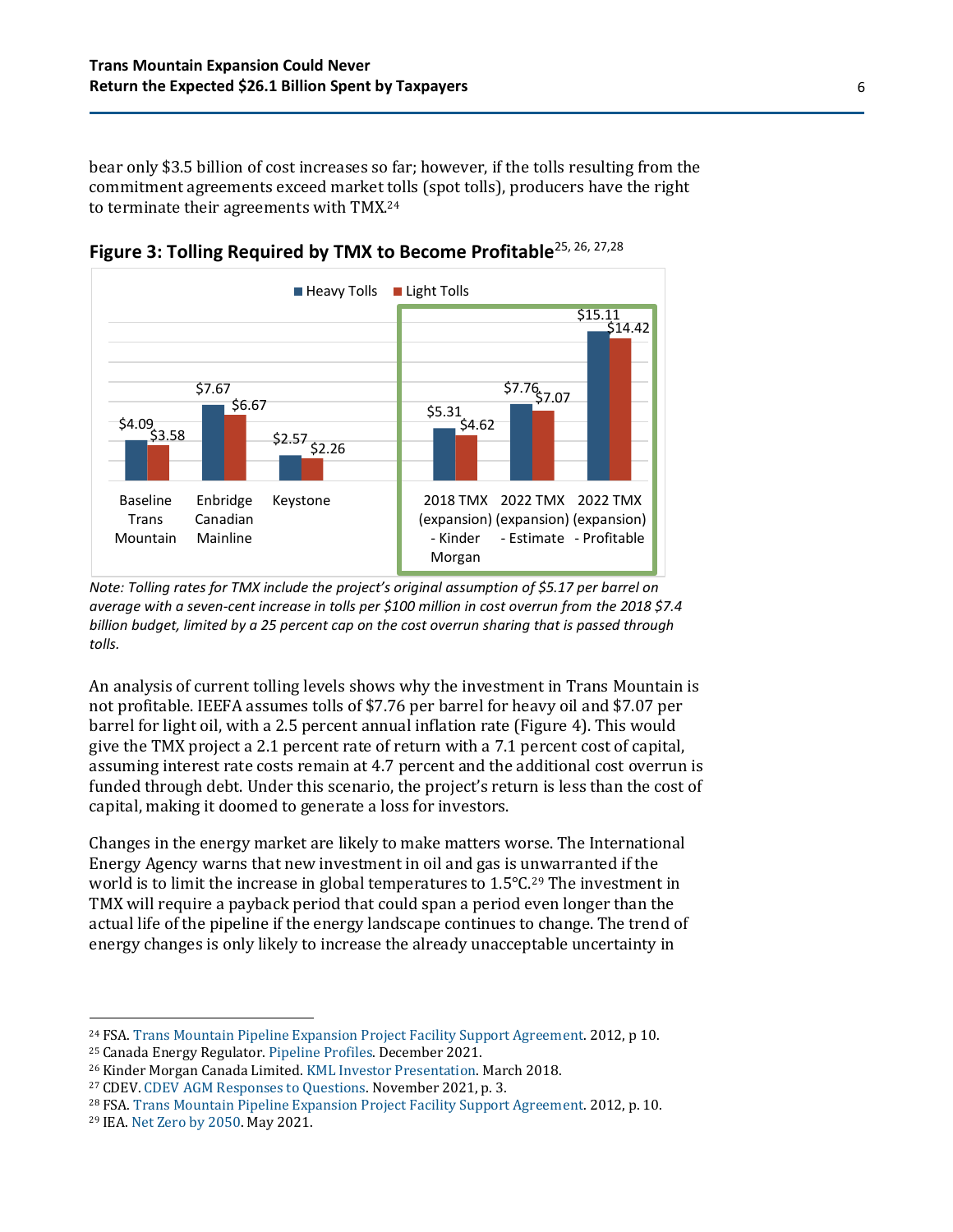utilization of the pipeline, future toll rates, maintenance and repair, and price competitiveness in oil markets in Asia and the U.S.

The project will not be able to pay back the \$26.1 billion investment, including the \$8.8 million new investment likely to be guaranteed by the Canadian government, for the foreseeable future (Figure 4).





*Note: Based on tolling of \$7.76 and \$7.07 per barrel on heavy and light oil, respectively, with a 2.5% annualized inflation to a maximum toll rate of \$17.57 and \$16.00 per barrel, respectively, over 40-years. A mix of 65% heavy and 35% light oil will pass through TMX. 80% of the pipeline capacity will be committed under long-term contracts and the remaining 20% will be marketed pursuant to spot pricing for both heavy and light crude oil for 20 years. 35*

#### **Funding the Unfundable**

Any dreams of positive returns for investors have been dashed with the recent 70 percent increase in construction costs of TMX, bringing the total costs (including both purchase and construction costs) to \$26.1 billion. The industry is beginning to realize the energy landscape has changed, and mega-projects in the oil and gas industry are costly and unpredictable. This lesson has been learned on the taxpayer

<sup>30</sup> Office of the Parliamentary Budget Officer. *[op. cit.](https://pbo-dpb.s3.ca-central-1.amazonaws.com/artefacts/92190f47fd14ad10e711d7e90963c3fbe28d48cfb2dc0195d8387d29694d37e0)*

<sup>31</sup> Trans Mountain, *[op. cit.](https://docs.transmountain.com/TMC-FS-9-30-21-FINAL.pdf?mtime=20211129225915#asset:32479)*

<sup>32</sup> J. David Hughes[. Reassessment of Need for the Trans Mountain Pipeline Expansion Project.](https://www.policyalternatives.ca/sites/default/files/uploads/publications/BC%20Office/2020/10/ccpa-bc_reassessment-of-need-for-TMX-FINAL.pdf)  October 2020.

<sup>33</sup> Canada Energy Regulator, *[op. cit.](https://www.cer-rec.gc.ca/en/data-analysis/facilities-we-regulate/pipeline-profiles/index.html)*

<sup>34</sup> CDEV. [Interim Financial Report Q3 2021.](https://www.cdev.gc.ca/wp-content/uploads/2021/11/CDEV-Q3-2021-Quarterly-Report-Final.pdf) September 2021. Page 24.

*<sup>35</sup>* Operating costs are estimated at 45% from TMX income statements, along with a 4.7% interest rate on existing and additional debt. Maintenance capital is estimated at \$162 million based on TMX annual financial reports. TMX assumes a cash outlay of \$21.4 billion in construction and construction-related costs and \$4.7 billion in acquisition costs.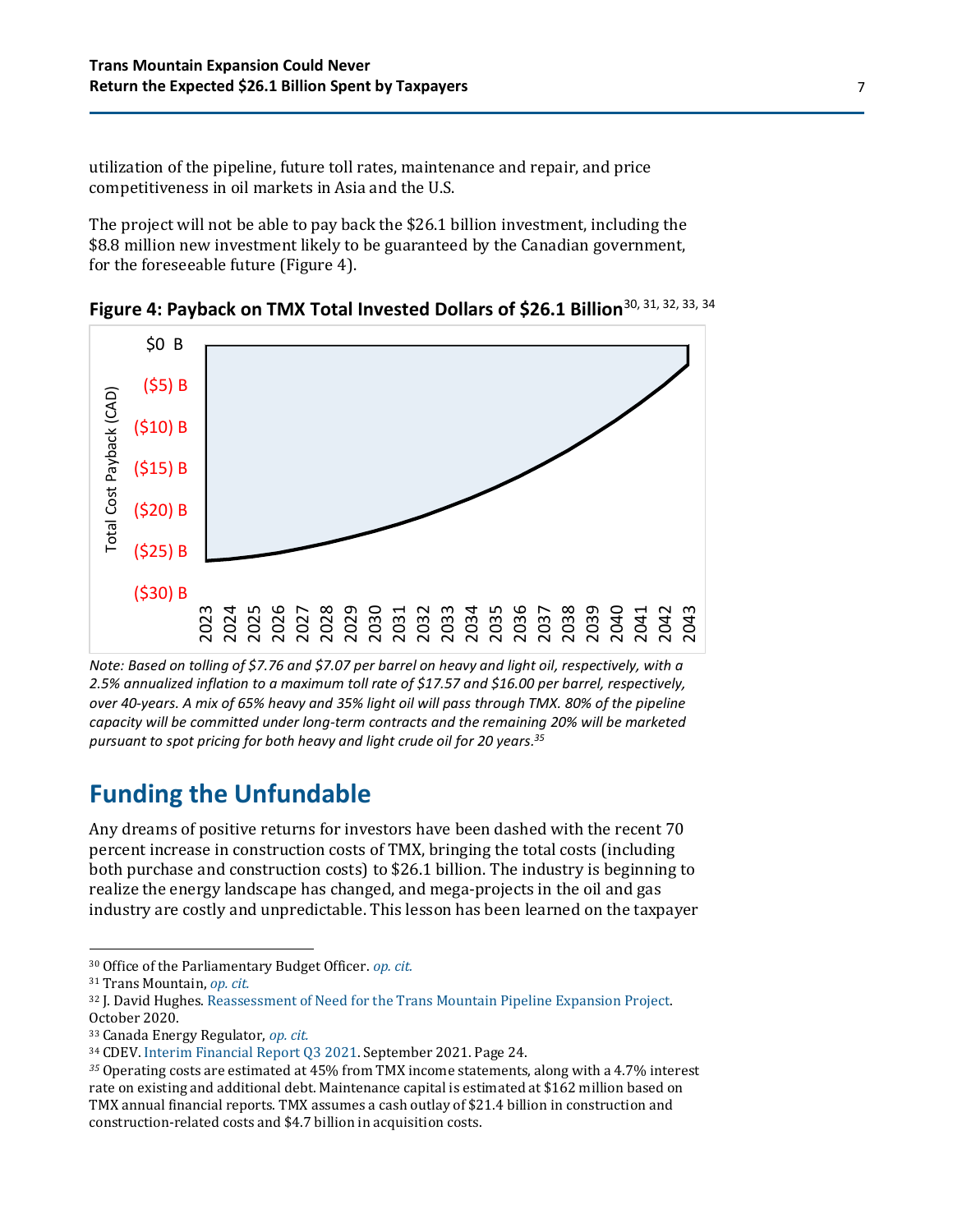dime. With a project that is too far gone to rehabilitate and a government determined to deliver its boon to the oil and gas industry, public debt markets and banking institutions may, as Canada's Finance Minister has stated, look at funding TMX—but only as a distressed opportunity with a taxpayer-funded guarantee to safely fund the unfundable.

Under current tolling and debt regimes, the project presents unreasonable risks for investment—but if it is backed by the Canadian government, new creditors could be protected.

The taxpayer will inevitably have less protection from the Canadian government than the creditor or creditors. While Canada gave Kinder Morgan a good deal in 2018 in what was supposed to be a distress sale, the action of creditors in funding this project will be predatory in nature because they will understand that the taxpayer is the ultimate investor and will suffer while creditors are protected by the government. In the end, the government has failed to recognize what many in the oil and gas industry have already realized, namely: Large infrastructure projects often have substantial cost increases, while fossil fuel projects face uncertainties in the energy transition. The combined impact can result in a never-ending funding treadmill, a risk that has haunted the oil and gas industry for the last decade.

### **The Government Can't Get Itself Out of This Hole by Selling TMX**

When the government bought TMX, Canadian officials said it eventually could be sold and put on the market at a gain for the taxpayer.<sup>36</sup> As IEEFA's prior reports on TMX have shown, these claims lacked credibility and requests for comprehensive disclosures have gone ignored.

It will be impossible for the government to sell the pipeline for more than it has spent on it. Taxpayers have already lost at least \$17.3 billion and will likely have to cover the additional \$8.8 billion that investors will lose if they invest in TMX.

## **Raising Another \$8.8 Billion Is Just Digging a Deeper Hole**

IEEFA identified key requirements for attracting private investors to the project:

• A credible estimate of costs to finish the project must be disclosed, and the estimate must take cognizance of the range of uncertainty in heavy capital construction costs related to inflation. 37

<sup>36</sup> Fraser Institute[. Trans Mountain pipeline will benefit Canada](https://www.fraserinstitute.org/article/trans-mountain-pipeline-will-benefit-canada-but-at-a-very-high-price)—but at a very high price. May 2018.

<sup>37</sup> Commercial Property Executive. [Construction Costs Will Keep Rising. Here's How Much](https://www.commercialsearch.com/news/construction-costs-will-keep-rising-heres-how-much/). October 2021.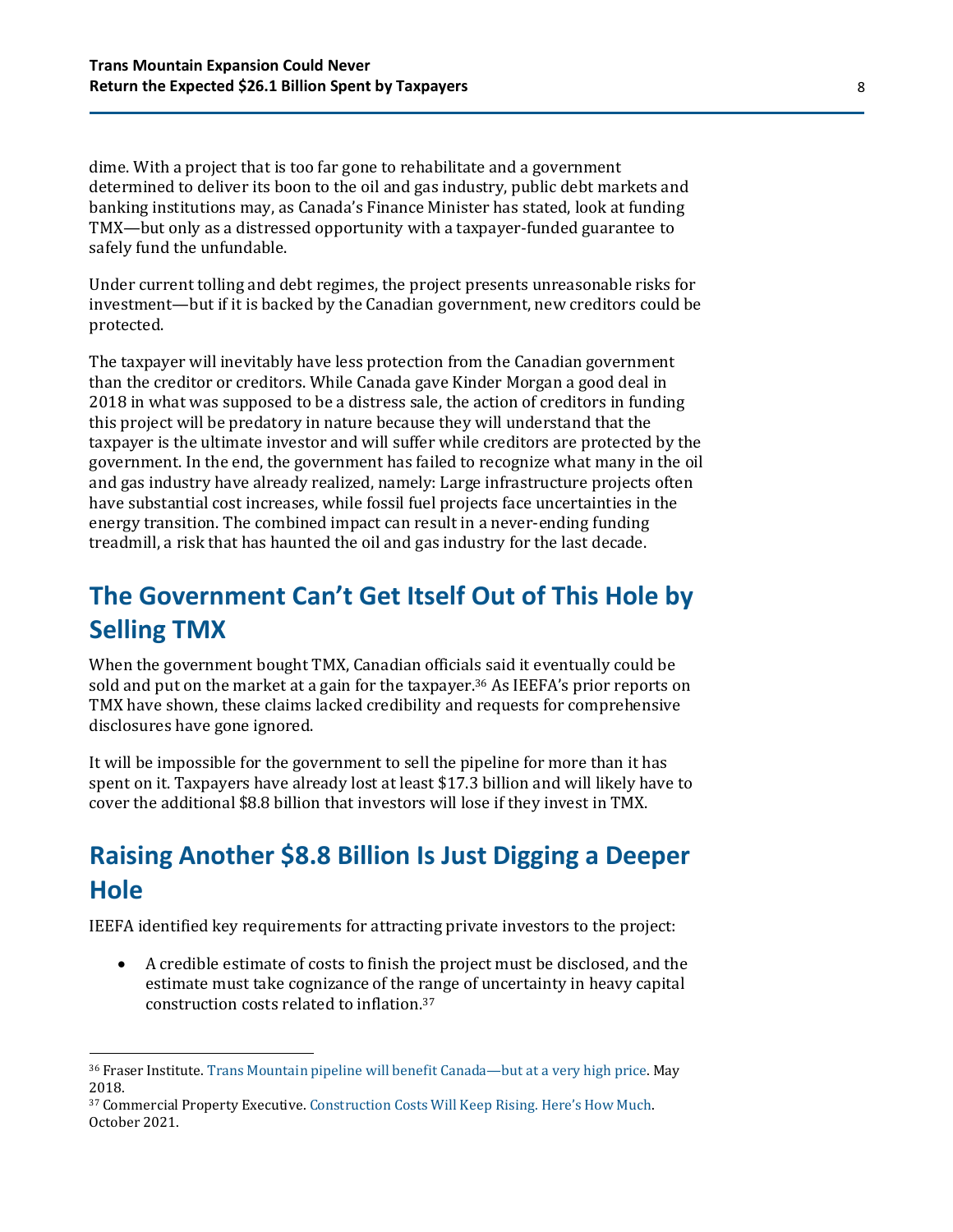- An interest rate for any newly raised money must be established. The pipeline itself is not a profitable investment as a standalone enterprise. Any interest rate by a bank or other private lending institution would be prohibitive without a guarantee. The Canadian government, however, has a strong AAA bond rating, which will be necessary directly or indirectly to support investment of \$8.8 billion in new credit for the troubled TMX project.
- Any investment will have to separate and subordinate all the Canadian government's spending (an estimated \$17.3 billion) from new investor money (an estimated \$8.8 billion). Investors will have to be paid back before the taxpayers. At this point, the Canadian government has relinquished any claim to ever recovering the \$17.3 billion it has spent on the project and will likely have to cover the \$8.8 billion, for a total of 26.1 billion.
- The likely write-off of government contributions to TMX might then enable the project lender to provide capital to TMX and perhaps even transfer ownership in the event of default.

The project will remain a very high risk, even if all capital contributions are relinquished, because the tolls cannot be raised high enough to support operational costs and new debt on the pipeline. To do so would raise the cost of exporting oil from Canada to a price that is no longer competitive in international markets.

The transaction(s) that will be necessary to achieve the goals set out by the Canadian government will also come with significant costs in fees for advisors and finance professionals.

#### **Conclusion**

TMX was not a profitable investment when the Canadian government bought the project from Kinder Morgan at a price above market value. Rising construction costs have only placed the project further in the red.

The overall plan to increase Canadian oil exports in the world market remains risky.

Finance Minister Freeland's assertion that Canada will invest no more public money in TMX is grossly misleading to the public. TMX is a government-owned entity, and IEEFA concludes that any money borrowed by a private company for the completion of the project will have to be guaranteed by the Canadian government.